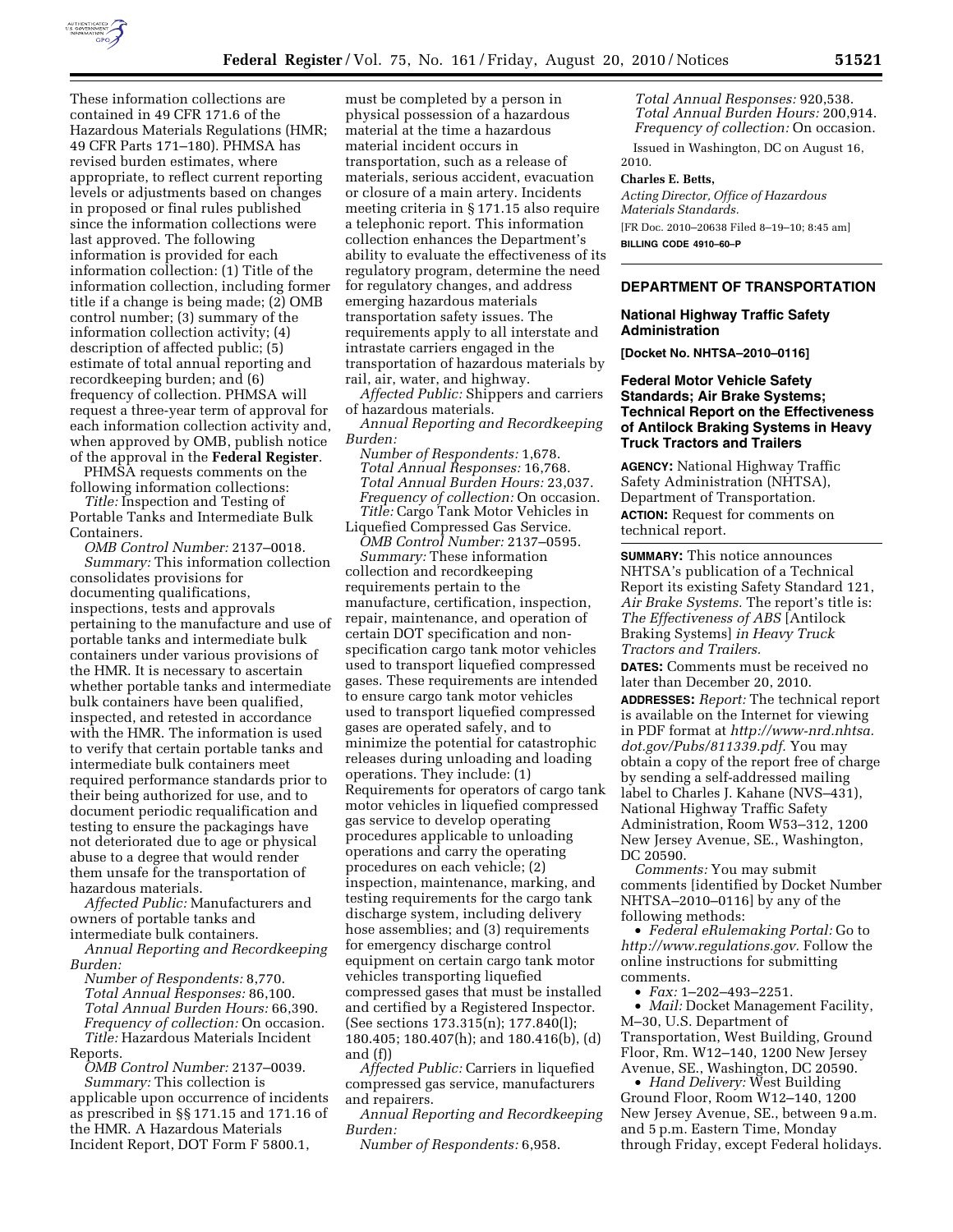You may call Docket Management at 202–366–9826.

*Instructions:* For detailed instructions on submitting comments, see the Procedural Matters section of this document. Note that all comments received will be posted without change to *[http://www.regulations.gov,](http://www.regulations.gov)* including any personal information provided.

## **FOR FURTHER INFORMATION CONTACT:**

Charles J. Kahane, Chief, Evaluation Division, NVS–431, National Center for Statistics and Analysis, National Highway Traffic Safety Administration, Room W53–312, 1200 New Jersey Avenue, SE., Washington, DC 20590. Telephone: 202–366–2560. E-mail: *[chuck.kahane@dot.gov.](mailto:chuck.kahane@dot.gov)* 

*For information about NHTSA's evaluations of the effectiveness of existing regulations and programs:* You may see a list of published evaluation reports at *[http://www-nrd.nhtsa.dot.gov/](http://www-nrd.nhtsa.dot.gov/cats/listpublications.aspx?Id=226&ShowBy=Category)  [cats/listpublications.aspx?Id=226&](http://www-nrd.nhtsa.dot.gov/cats/listpublications.aspx?Id=226&ShowBy=Category) [ShowBy=Category](http://www-nrd.nhtsa.dot.gov/cats/listpublications.aspx?Id=226&ShowBy=Category)* and if you click on any report you will be able to view it in PDF format.

**SUPPLEMENTARY INFORMATION:** Safety Standard 121 (49 CFR 571.121) mandates antilock braking systems (ABS) on all new air-braked vehicles with a GVWR of 10,000 pounds or greater. ABS is required on tractors manufactured on or after March 1, 1997, and air-braked semi-trailers and singleunit trucks manufactured on or after March 1, 1998. The primary findings of this report are the following:

• The best estimate of a reduction by ABS on the tractor unit in all levels of police-reported crashes for air-braked tractor-trailers is 3 percent. This is based on data from seven States and controls for the age of the tractor at the time of the crash. This represents a statistically significant 6-percent reduction in the crashes where ABS is assumed to be potentially influential, relative to a control group, of about the same number of crashes, where ABS is likely to be irrelevant.

• In fatal crashes, there is a nonsignificant 2-percent reduction in crash involvement, resulting from a 4-percent reduction in crashes where ABS should be potentially influential. The age of the tractor at the time of the crash is not important. Rather, external factors of urbanization, road speed, and ambient lighting are influential and are accounted for in the final estimate.

• Among the types of crashes that ABS influences, there is large reduction in jack-knives, off-road over-turns, and at-fault involvements in collisions with other vehicles (except front-to-rear collisions). Counteracting are an increase in the number of involvements

of hitting animals, pedestrians, or bicycles and, only in fatal crashes, rearending lead vehicles in two-vehicle crashes.

In April 2009, NHTSA issued *An In-Service Analysis of Maintenance and Repair Expenses for the Anti-Lock Brake System and Underride Guard for Tractors and Trailers* (74 FR 18803).

#### **Procedural Matters**

## *How can I influence NHTSA's thinking on this subject?*

NHTSA welcomes public review of the technical report. NHTSA will submit to the Docket a response to the comments and, if appropriate, will supplement or revise the report.

#### *How do I prepare and submit comments?*

Your comments must be written and in English. To ensure that your comments are correctly filed in the Docket, please include the Docket number of this document (NHTSA– 2010–0116) in your comments.

Your primary comments must not be more than 15 pages long (49 CFR 553.21). However, you may attach additional documents to your primary comments. There is no limit on the length of the attachments.

Anyone is able to search the electronic form of all comments received into any of our dockets by the name of the individual submitting the comment (or signing the comment, if submitted on behalf of an association, business, labor union, *etc.*). You may review DOT's complete Privacy Act Statement in the **Federal Register**  published on April 11, 2000 (65 FR 19477) or you may visit *[http://](http://www.regulations.gov) [www.regulations.gov.](http://www.regulations.gov)* 

Please send two paper copies of your comments to Docket Management, fax them, or use the Federal eRulemaking Portal. The mailing address is U.S. Department of Transportation, Docket Management Facility, M–30, West Building, Ground Floor, Rm. W12–140, 1200 New Jersey Avenue, SE., Washington, DC 20590. The fax number is 1–202–493–2251. To use the Federal eRulemaking Portal, go to *[http://](http://www.regulations.gov)  [www.regulations.gov](http://www.regulations.gov)* and follow the online instructions for submitting comments.

We also request, but do not require you to send a copy to Charles J. Kahane, Chief, Evaluation Division, NVS–431, National Highway Traffic Safety Administration, Room W53–312, 1200 New Jersey Avenue, SE., Washington, DC 20590 (or e-mail them to *[chuck.kahane@dot.gov](mailto:chuck.kahane@dot.gov)*). He can check if your comments have been received at

the Docket and he can expedite their review by NHTSA.

*How can I be sure that my comments were received?* 

If you wish Docket Management to notify you upon its receipt of your comments, enclose a self-addressed, stamped postcard in the envelope containing your comments. Upon receiving your comments, Docket Management will return the postcard by mail.

# *How do I submit confidential business information?*

If you wish to submit any information under a claim of confidentiality, send three copies of your complete submission, including the information you claim to be confidential business information, to the Chief Counsel, National Highway Traffic Safety Administration, 1200 New Jersey Avenue, SE., Washington, DC 20590. Include a cover letter supplying the information specified in our confidential business information regulation (49 CFR part 512).

In addition, send two copies from which you have deleted the claimed confidential business information to U.S. Department of Transportation, Docket Management Facility, M–30, West Building, Ground Floor, Rm. W12– 140, 1200 New Jersey Avenue, SE., Washington, DC 20590, or submit them via the Federal eRulemaking Portal.

## *Will the agency consider late comments?*

In our response, we will consider all comments that Docket Management receives before the close of business on the comment closing date indicated above under **DATES**. To the extent possible, we will also consider comments that Docket Management receives after that date.

Please note that even after the comment closing date, we will continue to file relevant information in the Docket as it becomes available. Further, some people may submit late comments. Accordingly, we recommend that you periodically check the Docket for new material.

# *How can I read the comments submitted by other people?*

You may read the materials placed in the docket for this document (*e.g.,* the comments submitted in response to this document by other interested persons) at any time by going to *[http://](http://www.regulations.gov)  [www.regulations.gov.](http://www.regulations.gov)* Follow the online instructions for accessing the dockets. You may also read the materials at the Docket Management Facility by going to